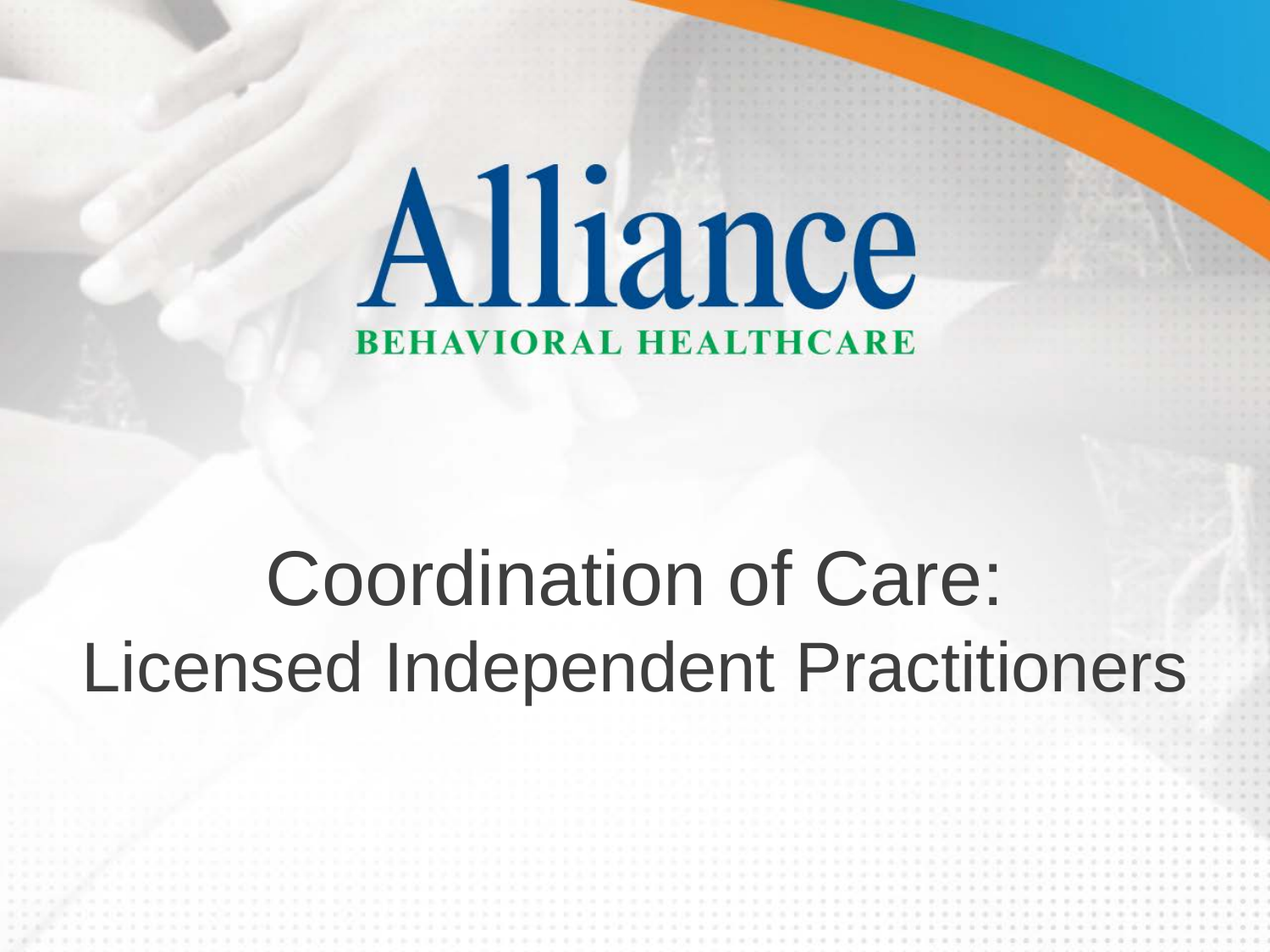#### Coordination of Care

- Arrangement of patient treatment needs between two or more individuals involved in the patients care
- Entities work together to provide a more comprehensive and inclusive treatment to the consumer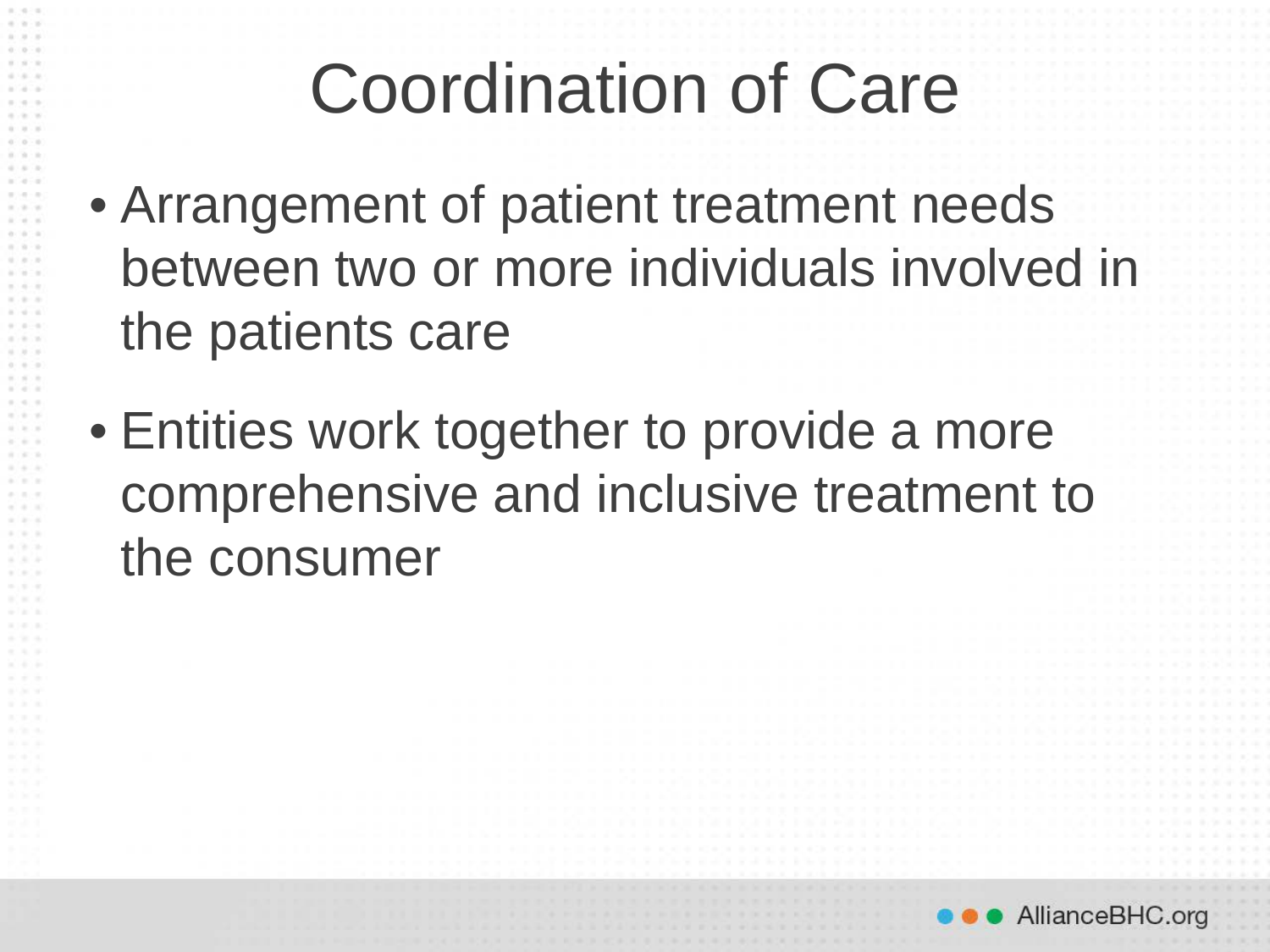## Coordination of Care

- As authorized by the consumer, it is required that there is documentation that coordination of care is occurring between providers involved with the individual
- ALL contracted LIP providers including physicians, nurse practitioners, physician assistants, licensed therapists and associate licensed therapists must offer coordination of care to their patients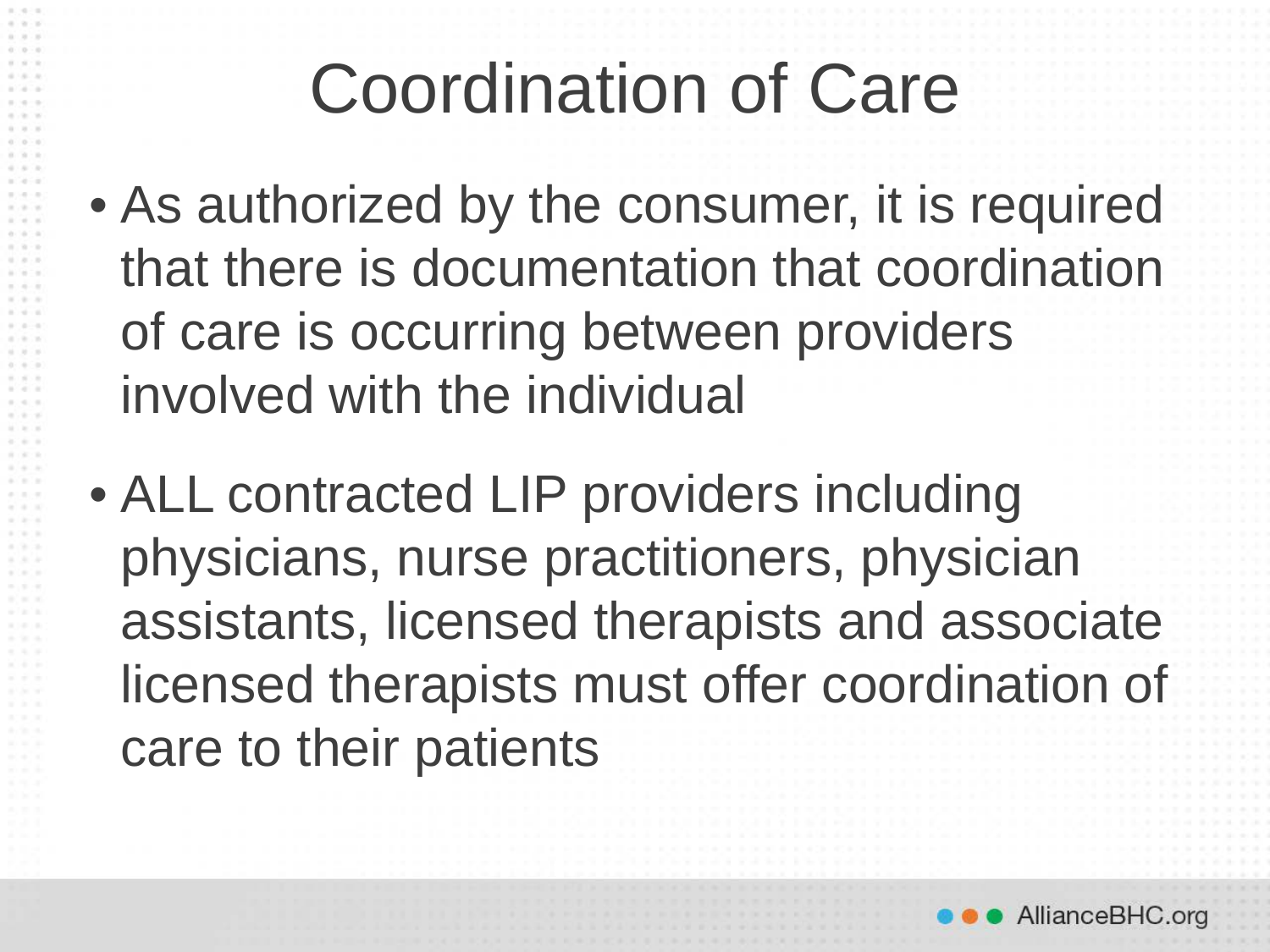#### Coordination of Care

• If the consumer refuses coordination of care, this should be documented within the chart

<sup>o</sup> Provider can choose the way in which they wish to document this refusal

• For coordination of care pertaining to billing, see Attachment A of Clinical Coverage Policy 8C

<sup>o</sup> Coordination of care activities are included in the administrative costs for this service and are therefore not billable

NC Division of Medical Assistance Clinical Coverage Policy 8C 7.2.2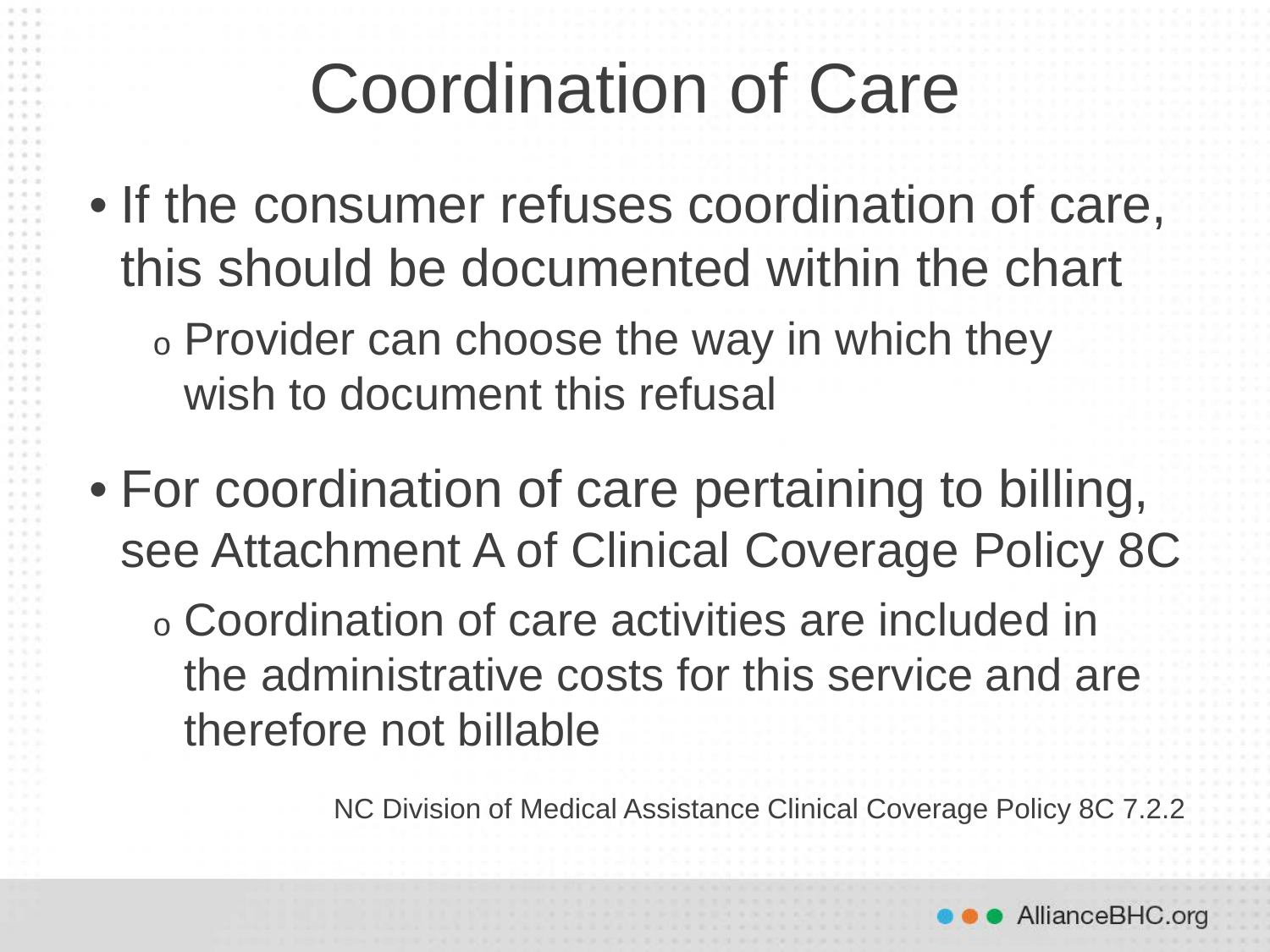### Coordination of Care Activities

- Written progress or summary reports provided to other entities
- Telephone communication with other entities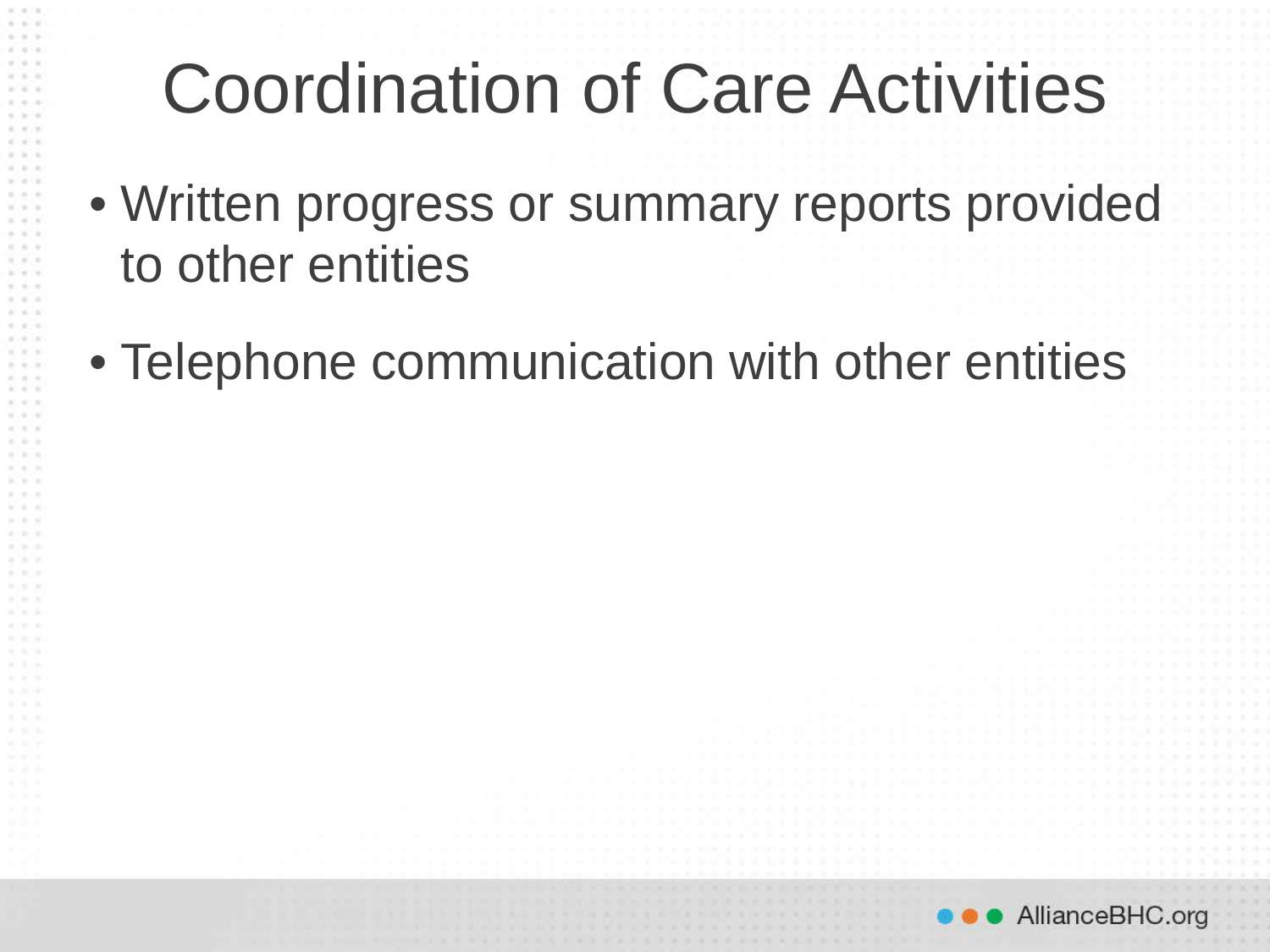## Coordination of Care Activities

• Treatment planning processes

<sup>o</sup> Individualized plan of care, service plan, treatment plan, or Person-Centered Plan (PCP), consistent with and supportive of the service provided and within professional standards of practice, required according to Subsection 7.3.4 below

<sup>o</sup>When beneficiary receiving multiple behavioral health services in addition to the services in this policy, a PCP must be developed with the beneficiary, and outpatient behavioral health services are to be incorporated into the beneficiary's PCP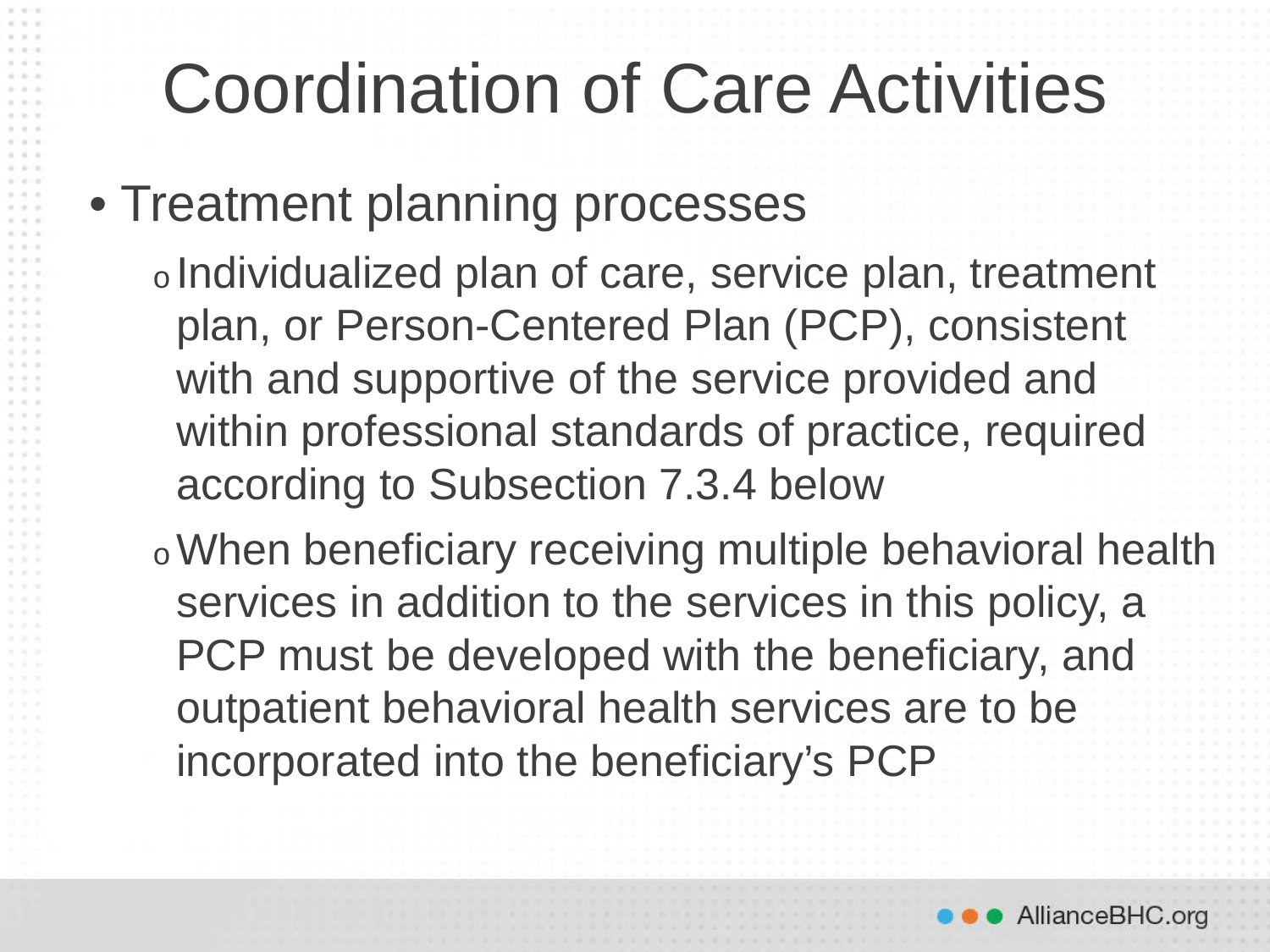## Coordination of Care Activities

• Coordination of care with the beneficiary's Community Care of North Carolina/Carolina ACCESS (CCNC/CA) care manager (if applicable) and primary care or CCNC/CA physician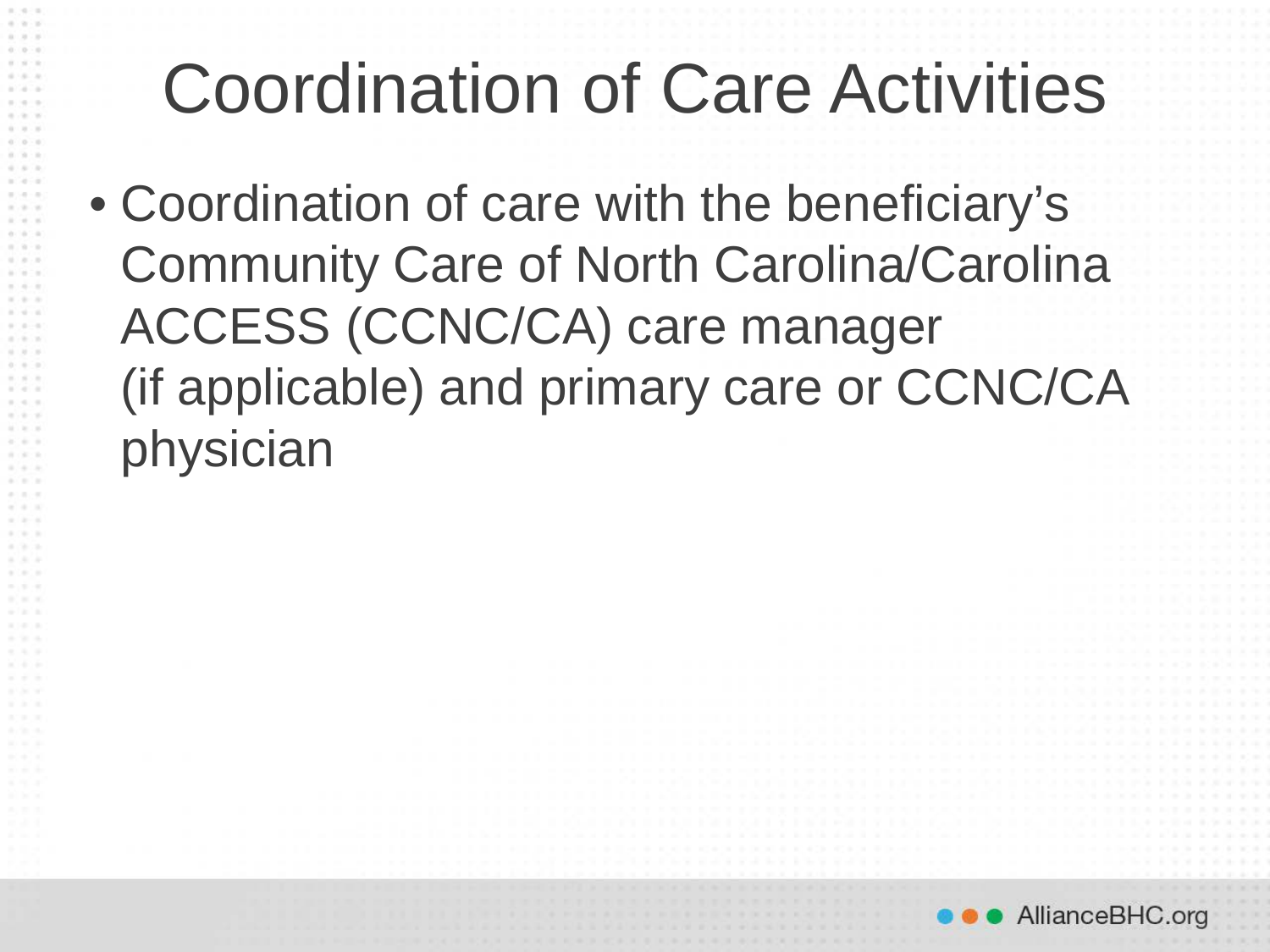#### Potential Care Coordination Partners

- Examples of individuals/entities that providers can coordinate care with:
	- <sup>o</sup> Medical, psychiatric, other providers
	- <sup>o</sup> Coordination in crisis or discharge planning
	- <sup>o</sup> Participation in child and family teams
	- <sup>o</sup> Treatment planning processes
	- <sup>o</sup> Schools
	- <sup>o</sup> Community agencies for resources for basic needs such as housing, clothing, food, etc.
	- <sup>o</sup> Group home staff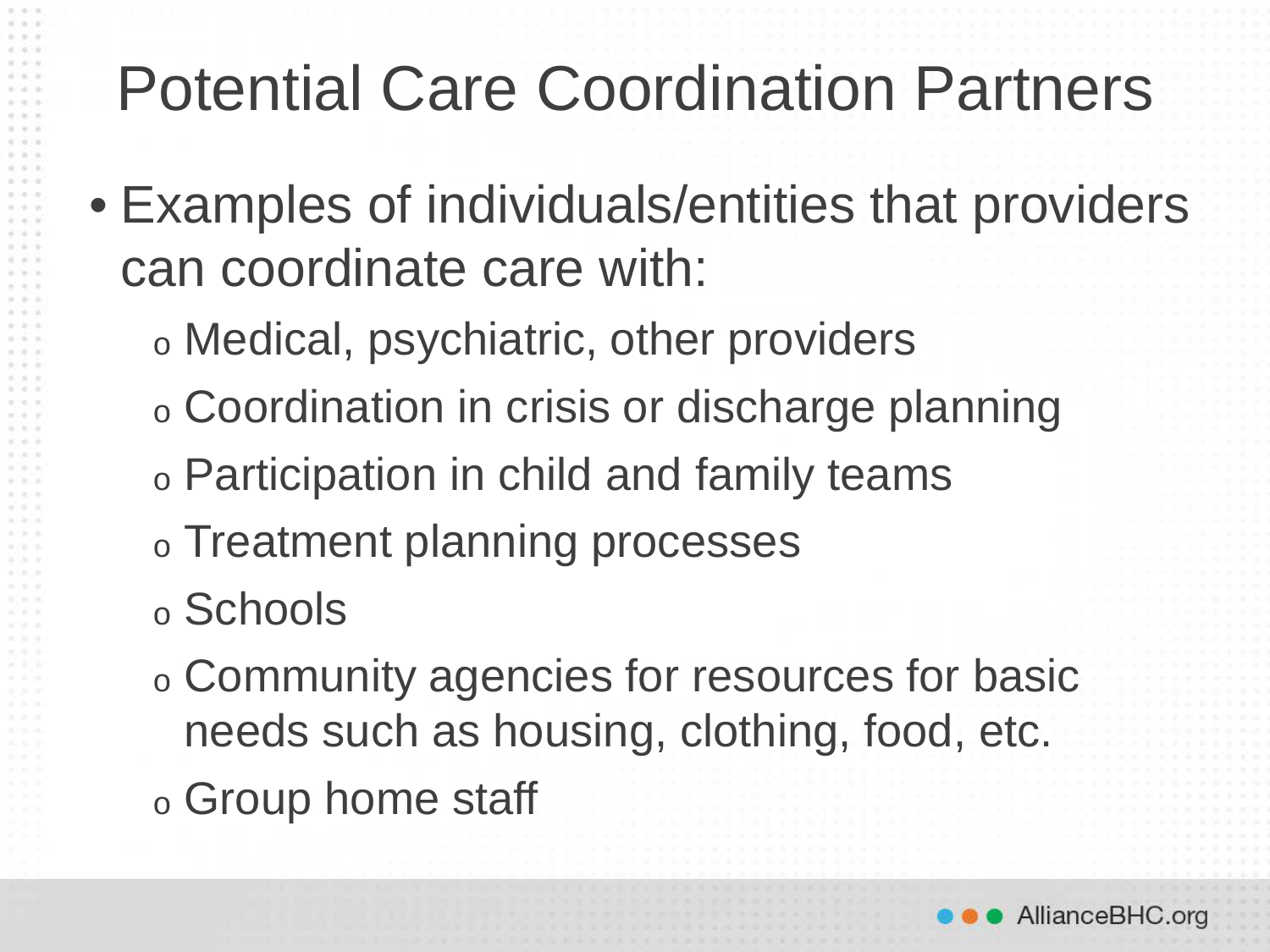#### Potential Care Coordination Partners

- This is not an all inclusive list as consumers can have multiple needs
- Please ensure that all necessary releases of information have been completed and signed by the consumer to release PHI to other individuals/entities